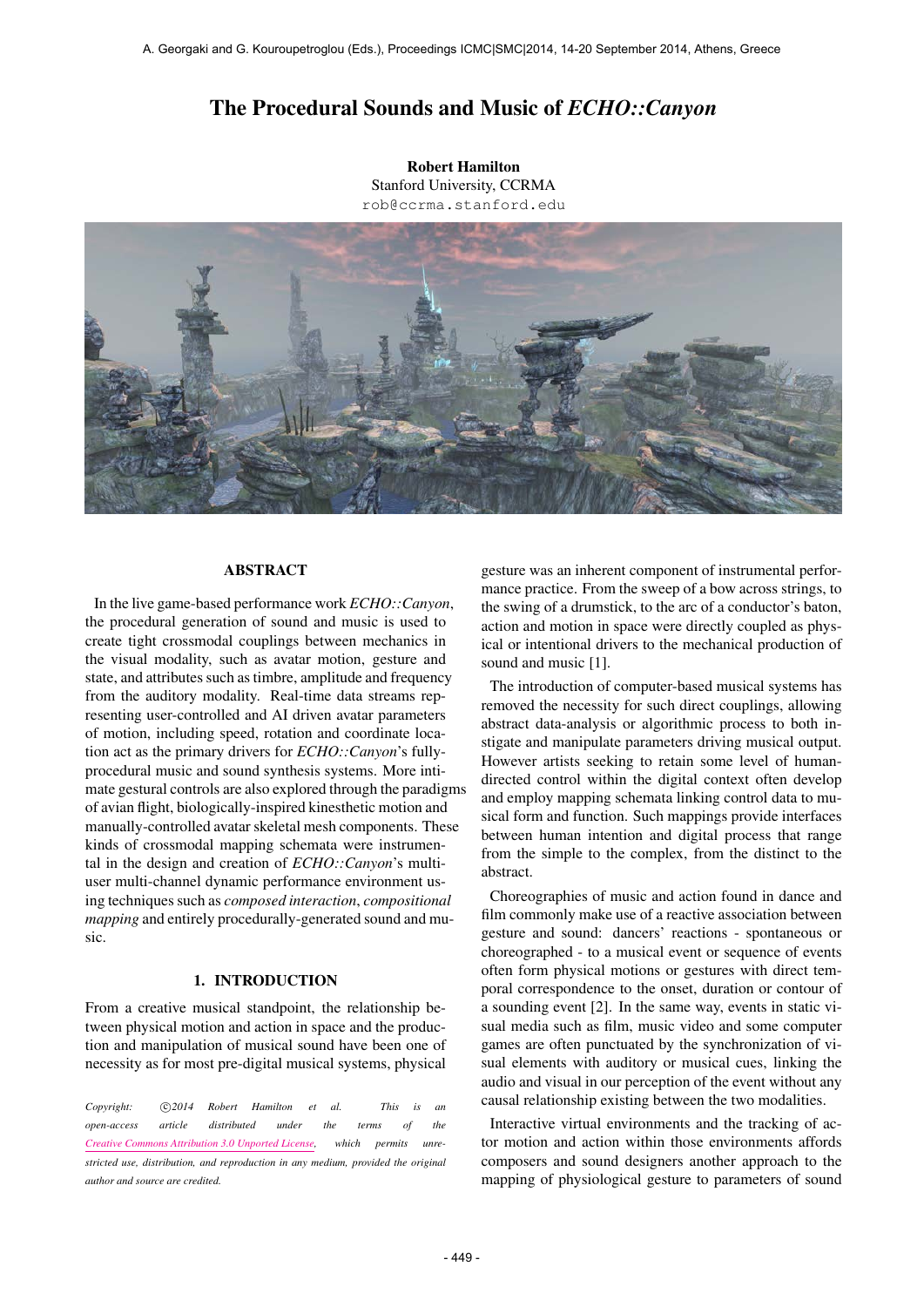and music for multimodal presentation. As avatars within three-dimensional space are wholly-digital constructs, there exists a massive amount of data readily available that represents their internal and external state, their ongoing relationship to other objects in the surrounding environment, and the state of the environment itself. This data can drive complex dynamic musical and sound-generating systems while preserving a causal link between the visual gesture and the resultant audio gesture.

With virtual actors, the contours of motion in virtual space - both macro, such as a three-dimensional Cartesian vector, or micro, such as the relative articulation of individual bones within an avatar skeletal mesh - can be tracked and used as control data for computer-based musical systems. In this manner, gesture or motion drives and controls the sound-generating process, an inversion of a more common reactive model and very much in line with traditional models of instrumental performance. By pairing macro and micro avatar motions with real-time musical sonification, composers and designers can repurpose elements of model physiology and structure, as well as the topographies of virtual space itself, into components of musical gesture. Multiple modalities of interaction can thusly be combined to create performance works wherein the interactions between virtual actor and virtual environment drive any number of parameters of computer mediated musical sound, structure and space.



Figure 1. In *ECHO::Canyon* interactions between avatars and the environment itself drive procedural sound and music generation using UDKOSC.

### 2. *ECHO::CANYON*

*ECHO::Canyon* (2013) by Robert Hamilton and Chris Platz is an interactive musical performance piece built within UDKOSC [3], a modified version of the Unreal Development Kit (UDK), a free-to-use version of the commercial Unreal 3 gaming engine<sup>1</sup>. Premiered on April 25, 2013 at Stanford University's Center for Computer Research in Music and Acoustics, *ECHO::Canyon* creates a reactive musical environment within which the idiomatic gestures and motions of avian flight and biologically-based creature motion are mapped to musical sound-producing processes. As such, action and motion of player and AI controlled avatars drives dynamic musical synthesis processes by passing parameterized data streams back and forth between the game environment and a sound-generating software server. Data generated in the *ECHO::Canyon* environment drives a multi-channel sound server written in Supercollider [4] featuring software-based Ambisonic encoding and decoding [5] to spatialize sound around a multichannel speaker environment. Individual actors and sound generating events in the game environment are spatialized throughout the sound field at locations representative of their position in the rendered environment itself, creating a correlated spatial mapping between virtual action and realworld sound. Audiences in a traditional concert setting watch the performance on one or more projector screens showing camera views from a unique camera operator, moving throughout the environment.

### 3. PRIOR WORK

The use of video game engines for music and sound generation has become increasingly common as generations of musicians who have grown up with readily accessible home video game systems, internet access and personal computers seek to bring together visually immersive graphical game-worlds, wide-area networks, interactive control methodologies and musical performance systems.

Though its graphical display is rendered in 2-dimensions, *small fish* by Furukawa, Fujihata and Muench [6] is a gamelike musical interface which allows players to create musical tapestries based on the interaction of dynamic components within the environment. Similarly playful in scope, *LUSH* by Choi and Wang uses models of organic interaction and gameplay within an OpenGL framework to represent and control sound generating and organizing processes [7].

Commercial gaming environments have been repurposed as dynamic music-producing systems in *Soundcraft* [8], *q3apd* [9], *q3osc* [10] and *OSCCraft* [11]. Multi-modal musical performances built within an earlier version of UD-KOSC, as well as within a customized implementation of the open-source Sirikata [12] virtual environment produced a series of immersive and interactive musical works [13]. And the mapping of game-play interactions to real-time sound generating process has been pursued as a prototyping methodology by sound designers [14], and as an immersive creative interface and display [15].

### 4. SYSTEM OVERVIEW

As the UDK game engine is designed to support multiple performers across WAN or LAN networks, *ECHO::Canyon* currently supports up to 16 human-controlled users, allowing ensembles to choreograph evocative group gestures and motion sequences. At the same time, computer controlled characters, either driven by in-game AI (artificial intelligence) processes or using OSC data generated by external algorithmic processes, can also exist and create sound and music. The combination of human and algorithmically controlled characters creates a dynamic sound and

<sup>1</sup> UDK by Epic Software. <http://www.udk.com>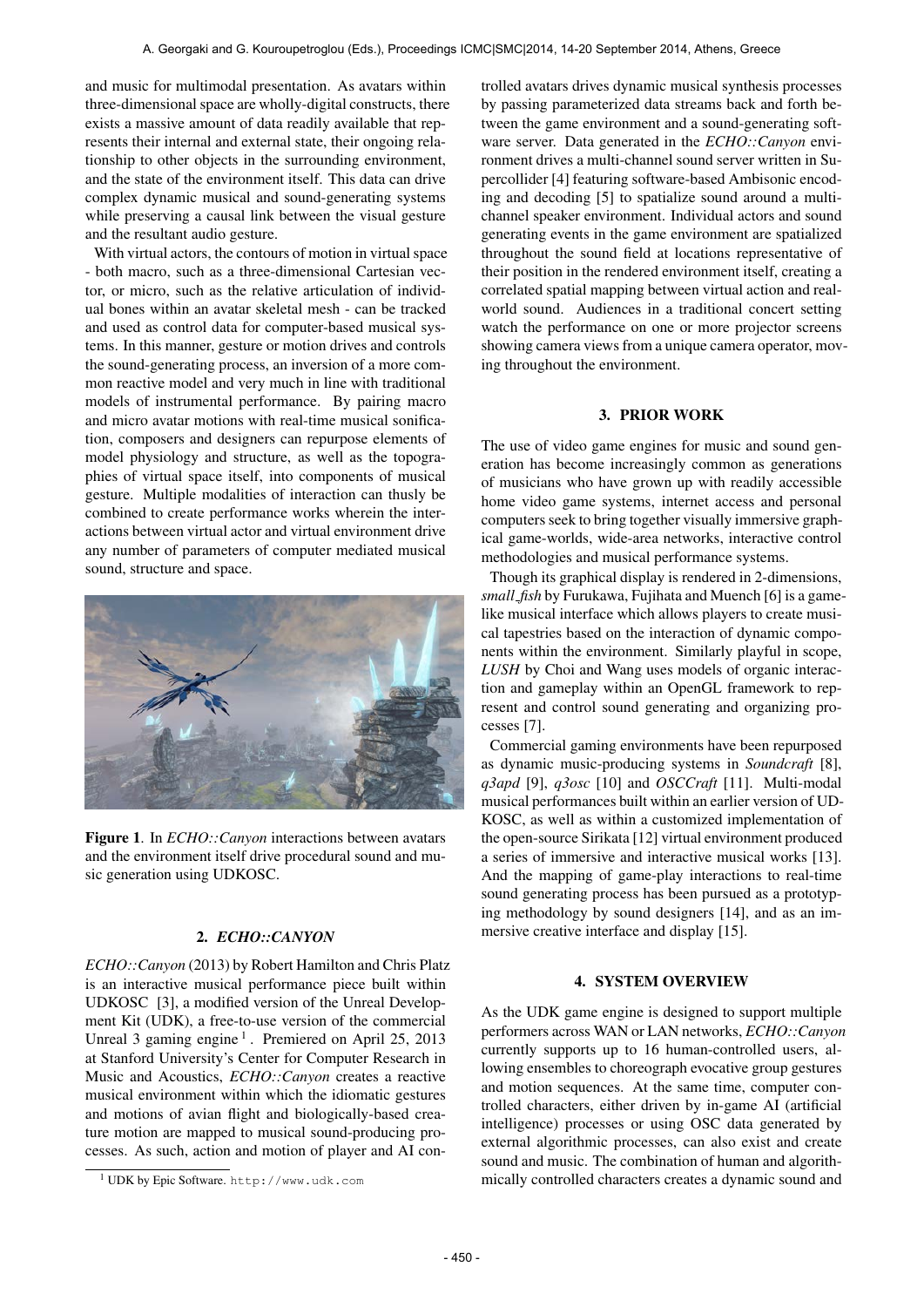visual environment that allows for and encourages novel interactions with each performance.

To produce musical works such as *ECHO::Canyon*, multiple software and hardware systems must efficiently share large amounts of real-time data with low latency and a high success-rate of packet delivery. At the same time, the sound generation and three-dimensional graphics rendering are extremely taxing for even higher-end personal computer systems. To optimize both sound and video production, multiple machines are used in any one performance, connected over a local gigabit ethernet network. A sound server running SuperCollider typically runs on one computer (OS X, Linux or Windows) while the UDKOSC game-server and individual game-clients each run on their own Windows machine.



Figure 2. UDKOSC processes OSC input to control avatar and camera motion while generating OSC output representing avatar and skeletal mesh location, rotation and action/state data.

### 4.1 UDKOSC

UDKOSC was designed to bring together real-time procedural sound synthesis, spatialization and processing techniques from the realm of computer music with the visually immersive networked multi-player environments of commercial-grade gaming engines. Gestures, motions and actions generated by actors in game-space are analyzed and transformed in real-time into control messages for complex audio and musical software systems. UDKOSC was developed to support the creation of immersive mixed-reality performance spaces as well as to serve as a rapid prototyping tool for procedural game audio professionals [16]. A detailed description of UDKOSC's functionality and prior uses can be found in [3] and [13].

### 4.2 Music and Sound Server.

On the receiving end of the UDKOSC output stream is a music and sound server capable of interpreting OSC messages and mapping game parameters to musical generation and control processes. While any OSC-capable system can be used as the interpreter for UDKOSC output, for most UDKOSC projects, our preference has been to use Supercollider running numerous synthesis processes and spatialized across multiple channels using Ambisonics.

Within Supercollider, data representing avatar positioning, rotation and action is mapped to specific parameters within instances of synthesized instruments. In *ECHO::Canyon*, the flight of a player-controlled Valkordia pawn through the environment is sonified in real-time. At any given moment of the piece each pawn's speed, rotation, absolute Z-location, height relative to the "ground", side proximity to solid environment structures and a Euclidean distance to a series of "crystal" objects in the environment all serve as parameters driving real-time synthesis. Alongside one or multiple human-controlled pawns, flocks of OSC-controlled Valkordia bots, themselves driving separate synthesis processes, are controlled with precomposed OSC-emitting scripts. During flight as well as during a specially-designed "posing state", the location of bones in the bird-skeleton's wings are tracked and mapped to their own synthesis algorithms.

Musical output for *ECHO::Canyon* is currently spatialized across multi-channel speaker systems by a Supercollider sound server making use of stereo output, simple 4 channel panning or first-order ambisonics as the performance space allows. When ambisonic output is used events are placed in the soundfield in a mapping schema uncommon in standard video-game audio where coordinate locations in the environment are mapped to static corrolary locations within the listeners' soundfield. When stereo or simple 4-channel panning is employed, location-based sound events are placed in a more conventional actor-centric perspective, with their amplitudes scaled proportionally to the distance between actor and sound-emitting location.

#### 5. ENVIRONMENT

The world of *ECHO::Canyon* is situated in a fantastical open-air virtual environment featuring rich flora, jagged volcanic rock outcroppings and various species of megafauna. Isolated on all sides from outside interference by a massive ocean, ECHO::Canyon exists as a bizarre island oasis wherein biological evolution has progressed in novel directions, unaffected by the rest of the world. Musical sound has similarly evolved, facilitating communication not only between creatures on the island but between creatures and the island itself, specifically through the use of massive energy crystals situated at key locations around the environment.

#### 5.1 Crystals

As seen in Figure 1, jutting out from high-peaks towering above the ECHO::Canyon environment are sound-generating clusters of crystal, capable of resonating at various pitches when a creature approaches. These crystals form the harmonic structure of *ECHO::Canyon* and draw their resonating frequencies and filter coefficients from a combination of avatar location and randomly generated seed pitches established at the launch of the piece. Each crystal is positioned to break the large environment down into regions, within which performers can congregate, to interact with one another, or across which performers can spread to create an immersive sound field sounding around and throughout the audience.

Musically, each crystal cluster generates a polyphonic wash of pitches scaled in part based on the coordinate location of the crystal itself and in part based on a randomly value,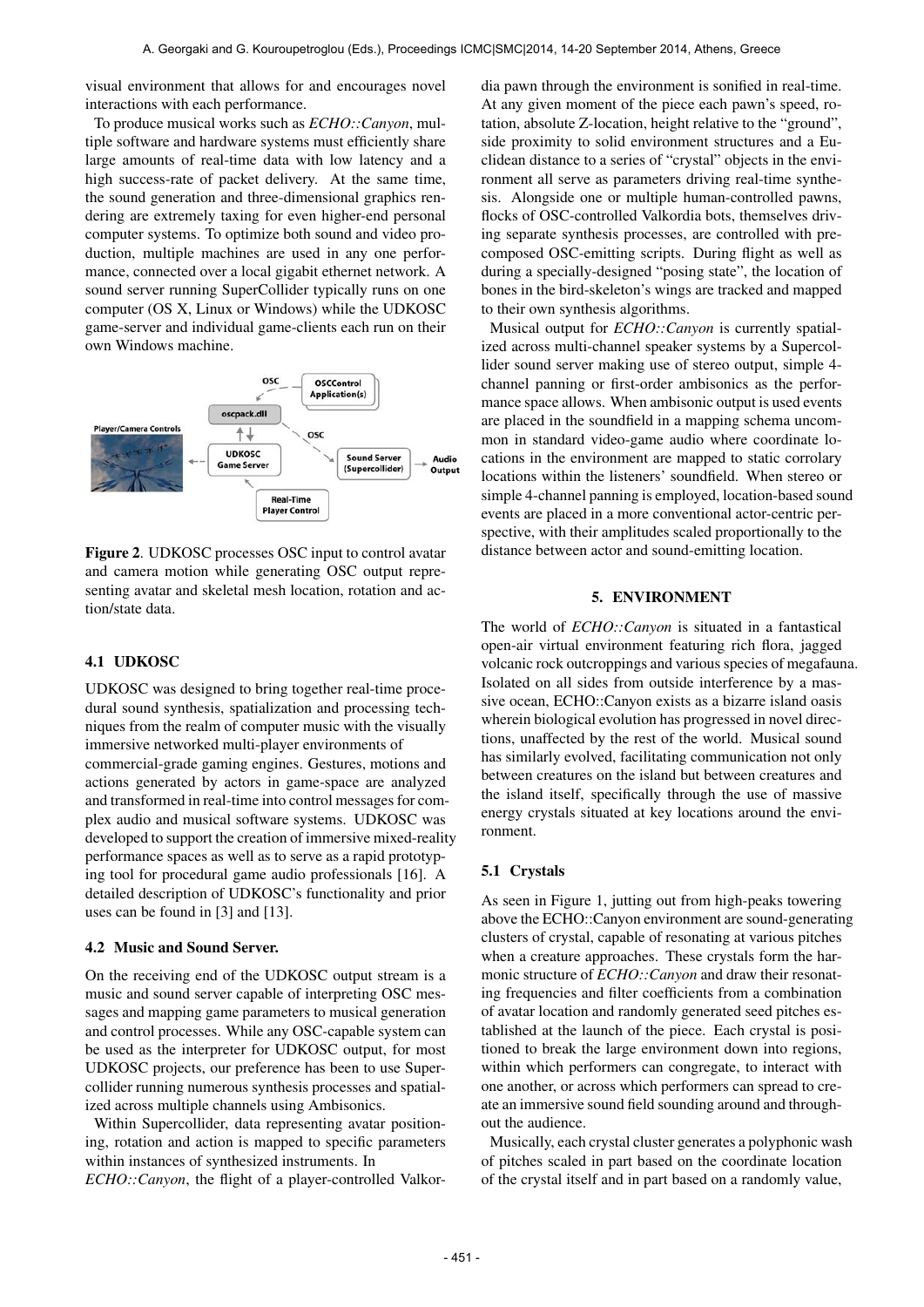

Figure 3. Ray traces visualized as vertical and horizontal lines in (A) track the distance between the Skeletal Mesh and objects and contours of the environment, both to its right and left sides (B), as well as directly below (C).

created and seeded with each launching of the game engine. In Supercollider, each crystal location drives a separate instance of the Gendy1 dynamic stochastic synthesis UGen. An actor's distance from each of these crystals controls both the Gendy1's amplitude as well as the frequency of a ResonZ two pole filter.

When multiple actors approach a single crystal instance, each of their loactions is used to modulate a different aspect of the instrument, creating a group interaction schema which differs signficantly from the individual user schema. This results in a collaborative control system in which each member of an ensemble can directly control one or more attributes of the synthesis process.

#### 5.2 Canyons

Spiraling outwards from a central peak lie a series of lowlying canyons with sharply sloping walls. For creatures moving quickly through these canyons, a variety of musical sounds can be produced by skimming horizontally close to the canyon walls. Ridges carved into the terrain and outcroppings of rock and crystal create composed variations of amplitude and timbre as performers move past them. By sculpting repeated patterns into canyon walls, the designers are able to "compose" rhythmic elements with which the performers can choose to engage.

The relation of a flying Valkordia actor to the environment was a key gestural component in the shaping of

*ECHO::Canyon* both literally and figuratively. Valleys, mountains and caves were sculpted with articulated shapes to accentuate specific features of synthesis processes. Fig. 3 shows vertical and horizontal ray traces tracking the relative distance between a flying actor, the ground, and the walls of a valley. In this example, the ray trace distances were used to control amplitude and filter frequencies of separate synthesis processes, as well as panning for the horizontal traces.

## 6. CHARACTERS

The island of ECHO::Canyon is populated by three races of creatures, each capable of generating unique musical sounds through gesture and interaction with aspects of the environment, as well as with other creatures. Each creature type can be controlled by performers of the piece, allowing for variety in performance and weighting in orchestration.

#### 6.1 Valkordia

The Valkordia are a race of four-winged birdlike creatures with a unique bone structure that creates a variably pitched sound when air passes over and through specialized openings on each wing. Valkordia are highly agile and speedy creatures which generate unique polyphonic vocal cries to communicate. As part of their mating or fighting rituals, males and females alike will often adopt a vertical pose, keeping themselves aloft by rapidly beating their lower/rear wings. While posing, each Valkordia can generate musical phrases, both challenging and enticive, using their beating wings and voices alike.

#### *6.1.1 Flight-based Gesture.*

For *ECHO::Canyon*, the theme of avian flight is a central component to the musical sonification, animation and control schemata created and used for the piece. The Valkordia character model fuses physical characteristics and idiomatic movements from both bird and insect-like creatures. Bones found in the model's front right wing were tracked to drive a noise-generating process when the avatar was in flight.

#### *6.1.2 Flocking Pawns.*

Our cognitive abilities to group and associate like motions of active objects into single cohesive units can bring disparate dynamic elements together into one unified mass gesture [17]. The sonification of such behaviors with simple sound sources can create dynamic musical textures through similar motion and position of each source [18].

*ECHO::Canyon* makes use of flocks of OSC-controlled Valkordia pawns with a relatively simple mapping of their Z-coordinate to a simple oscillator and their distance from the player actor to the oscillator's amplitude. Each bird in the flock tracks a target position which is moved in precomposed patterns through the game-space by an OSCgenerating script. The sonic result is a shifting grain-like cloud of pitched oscillators.



Figure 4. Valkordia model with manual wing positioning during "Posing" state

#### *6.1.3 Posing State.*

With the intention of drawing audience and performer attention to the actor itself and away from the environment,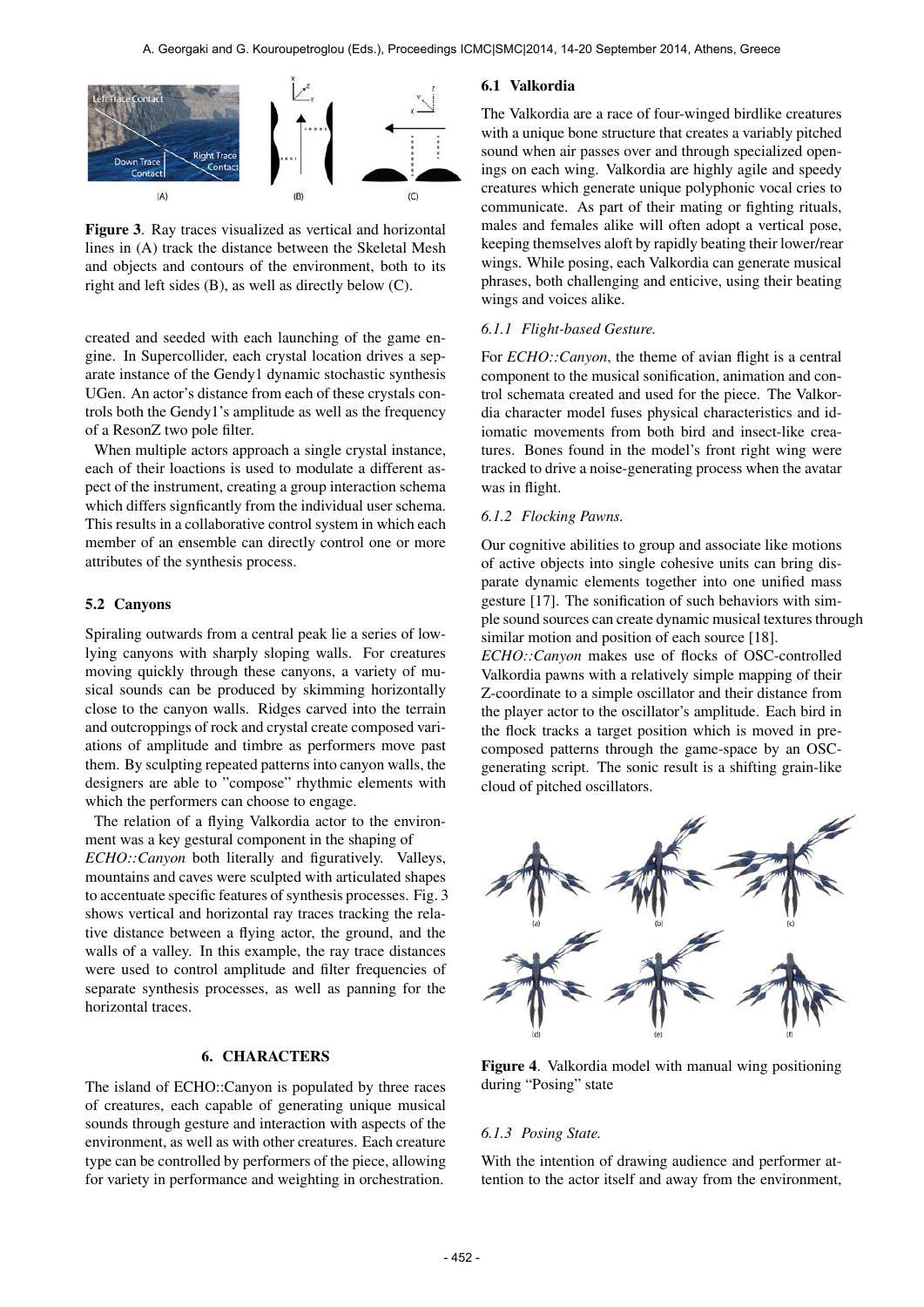micro-scale gestures are comprised of motions and articulations of a given avatar's virtual physiology. By mapping the subtle motions of bones within an actor's skeletal mesh to both dynamic control systems and evocative musical processes, the micro-scale gestures within *ECHO::Canyon* provide a vastly different viewing and listening experience than the work's macro-scale gestures.

Performers in *ECHO::Canyon* enter the posing state by toggling a key on the game-pad or computer keyboard. Upon entering the state, actors no longer fly through the environment; instead their Valkordia avatar interpolates into a nearly vertical pose and control over the actor's front two wings are directly mapped to each of the gamepad's two two-dimensional analog joystick controls. Users control the forward, side and back rotation of each wing independently by rolling the analog joysticks around in circular patterns, mimicking the rotation of arms or wings in shoulder sockets. A series of wing poses can be seen in Fig. 4, examples (A) through (F).

Rather than mapping pre-composed wing animations to output from the joystick controllers, each wing instead tracks an end effector, using inverse kinematics [19]. The location of each effector is itself controlled in 3D space by the joystick output, scaled and acting upon a Cyclic-Coordinate Descent or CCD Skeletal Controller, itself a component of the UDK. The effectors for each wing can be visualized as points in space towards which the chain of bones from the tip of each wing to the shoulder socket are reaching.

#### *6.1.4 Tracking Bone Location.*

The tracking of individual bone locations relative to a central point on the actor's skeletal mesh changes the focus and scale of gestures to reside firmly in the micro-scale. In this manner, the extension of a wing to its full length can be mapped to a "larger" sounding sonic response than a "smaller" gesture, closer to the central point. Each bone that comprises a model's skeletal mesh can be tracked in UDKOSC, though due to the high number of individual bones used in many well-articulated skeletal meshes, it is generally a good idea to track a few key bones to reduce the amount of data tracked and output in real-time.

### 6.2 Trumbruticus

The Trumbruts are a race of elephant-like megafauna that roam freely around the ECHO::Canyon environment. Equipped with a musical prehensile trunk, as well as two posteriorfacing rear trumpet horns, herds of Trumbruticus communicate using musical blasts from their three main horns, and are capable of producing loud and low tones, as well as higher harmonic whistling clusters.

Users controlling a Trumbruticus model can independently move each creatures head and trunk using inverse kinematic mappings. Similarly to the Valkordia, each Trumbruticus is capable of producing a complex call as well as a more persistent low frequency tone.

### 6.3 Shelltapper

The Shelltappers are an ancient race of dinosaur-like creatures sporting a thick carapace and a mane of antenna-like



Figure 5. Trumbruticus avatar posing in *ECHO::Canyon*.

"tappers". The scales that make up the Shelltapper's thick shell are tuned to musical notes and resonate with a sound reminiscent of a stuck modal bar when struck with the creature's tappers. As they walk through ECHO::Canyon foraging for food, these creatures create pitched rhythmic patterns, modulated by their speed of motion and distance from a batch of crystals. The further Shelltappers are from any crystal, the less pitched their shells are, resulting in a timbral range from flat percussive sounds to highly resonant bell-like timbres.



Figure 6. Shelltapper avatar.

As users in the environment control Shelltappers, they can take manual control over the tapper appendages, playing their own rhythms on the creatures backs.

### 7. MUSICAL SONIFICATION IN *ECHO::CANYON*

During *ECHO::Canyon* performers control virtual actors moving through a fully-rendered outdoor landscape using a computer keyboard and mouse or commercial game-pad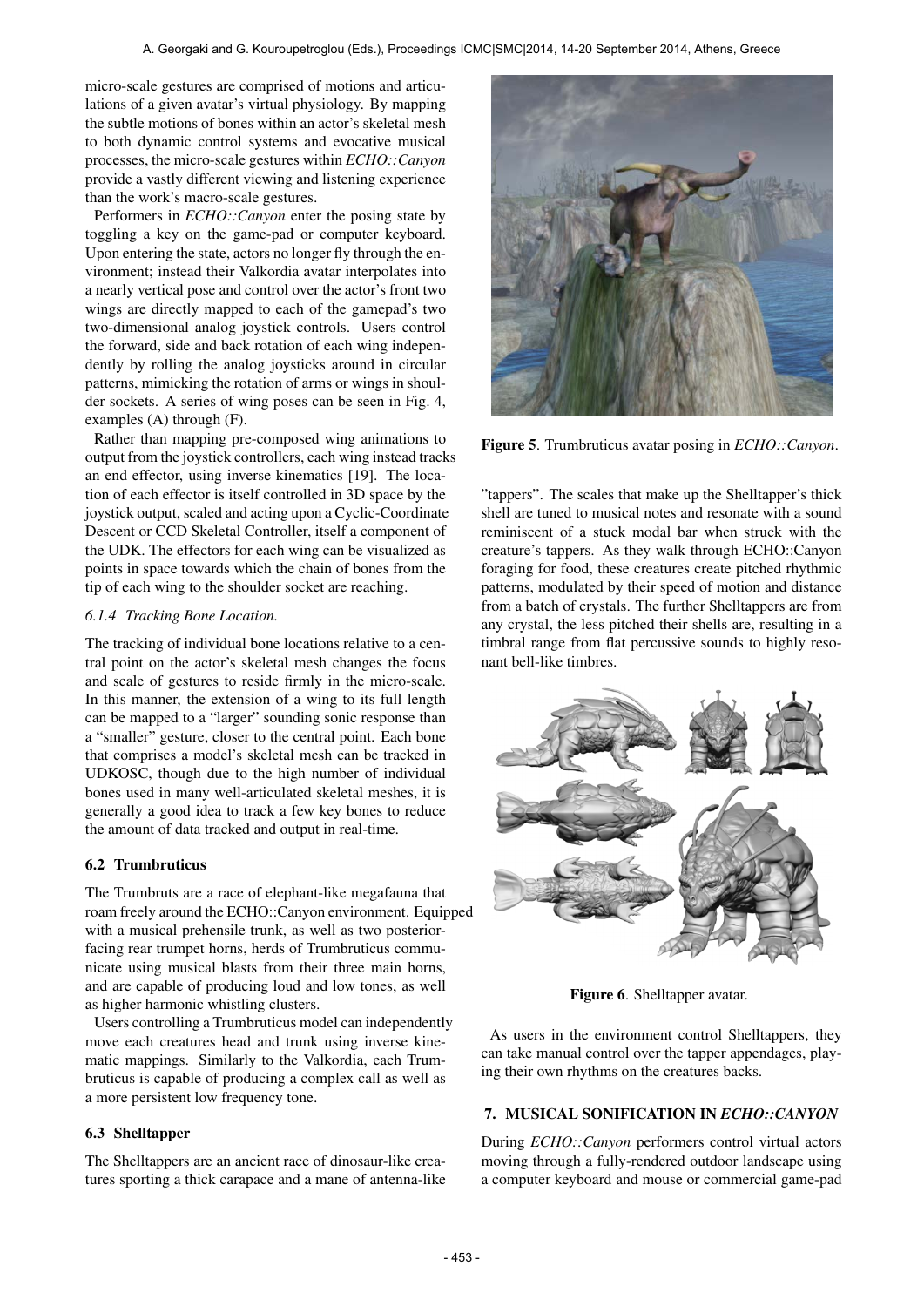controller. Each actors' location and rotation in gamespace, as well as other parameters describing their interactions with objects within the environment are streamed in real-time to sound-servers using the Open Sound Control (OSC) protocol [20]. The environment itself is sculpted in such a way as to allow performers the freedom to perform musical interactions by moving above, around and through the topography. In this way the process of environment design takes on the role of composition, with sections of virtual hills, canyons and valleys acting as musical pathways through the environment.

While *ECHO::Canyon* is built within a gaming engine, unlike many commercial games where audio and music play a supporting role to displays of rich visual content [21], the role of music and sound within the work are intended to occupy a perceptual role equal to the presented visual modality. Sonifications used in *ECHO::Canyon* are designed to be musical and performative in nature, and are fundamentally presented as foreground constructs, rather than as background or more associative "sound-effect" constructs. To that end traditional approaches for game sound design are replaced instead by sets of composed interactions.

The following list defines an example set of control events and actions that have been explored within *ECHO::Canyon* and a description of their musical analogues:

# 7.1 Actor Proximity.

An actor's relative distance to objects in the environment is determined through the use of horizontal and downward ray traces. The distance between the center of an actor's bounding-box and an object with which the ray trace collides is output over OSC. From a design standpoint, traces are used to drive musical processes when an actor moves through a space such as a tunnel, cave or chasm, or simply swoops down above some part of the terrain.

- In Supercollider, horizontal ray trace distance and global location is used to modulate the amplitude, central frequency and grain count of a cloud of granulated SinOsc bursts.
- Amplitude is scaled inversely to horizontal trace distance, while grain count and central frequency are both modulated by the actor's current height, or Zlocation.
- Vertical trace distance shapes both the amplitude and the chaotic oscillations of a "screetch"-like sine feedback FM oscillator with phase modulation feedback using the SinOscFB UGen.

# 7.2 Actor Speed and Motion.

As user avatars move through three-dimensional coordinate space, each avatar's X, Y and Z location data is streamed over OSC to a sound-server. The speed of motion is calculated and used to scale the speed of the flight animation, itself driving parameters of a noise-based synthesis instrument.

- Actor speed is indirectly sonified as the speed of oscillation of the right and left wing bones drives each bone's position in the Z-plane (relative to the actor's central coordinate location).
- Location data controls simple amplitude and ambisonic spatialization of continuous sound-sources for each osc-controlled Valkordia flocking pawn.
- Actor speed also modulates the frequency of a filter shaping the output from each actor's downward trace SinOscFB process.

# 7.3 Actor Bone Motion.

The structural core of each actor's character model is a skeletal mesh comprised of numerous virtual bones, each one with a coordinate location and rotation accessible via OSC. By tracking motion of each bone within the skeletal mesh, complex control signals can be generated through the use of simple avatar motions.

- During flight, the relative z-location of each wing bone is sonified with a simple sine oscillator, with subtle beating frequencies made audible through a slight freqency offset between each wing's synth.
- During the manual posing state, the same mapping continues, however the manual extension of each wing causes the pitch of each oscillator to modulate within a range of approximately four-semitones.
- The frequency of an actor's manually-triggered "call" sound is mapped to the combined distance between right and left wing tip bones.

# 7.4 Actor-Group Motion and Density.

While individual actor avatars each communicate their positions through individual OSC streams, actors moving in concert together – in flocks, swarms or herds - can be tracked and sonified as a group. For fast moving particle-based objects, like projectiles generated by an actor or actors, granular synthesis-based instruments have proven an interesting mapping. Similarly, flocks of flying avatars tracked as simple sine-waves have been used to create a shifting field of additive signals.

• Flocks of OSC or AI controlled Valkordia pawns are represented with simple sine oscillators which are spatialized across an ambisonic soundfield.

# 7.5 Spatio-centric spatialization.

In contrast to traditional gaming concepts of user-centric audio, a spatio-centric presentation superimposes a virtual space onto a physical multi-channel listening space, spatializing sound events around a physical space to correlated coordinates in the virtual space. The goal of such presentations are to immerse an audience in an imposed sound world, creating a perceptual superimposition of virtual and physical environments.